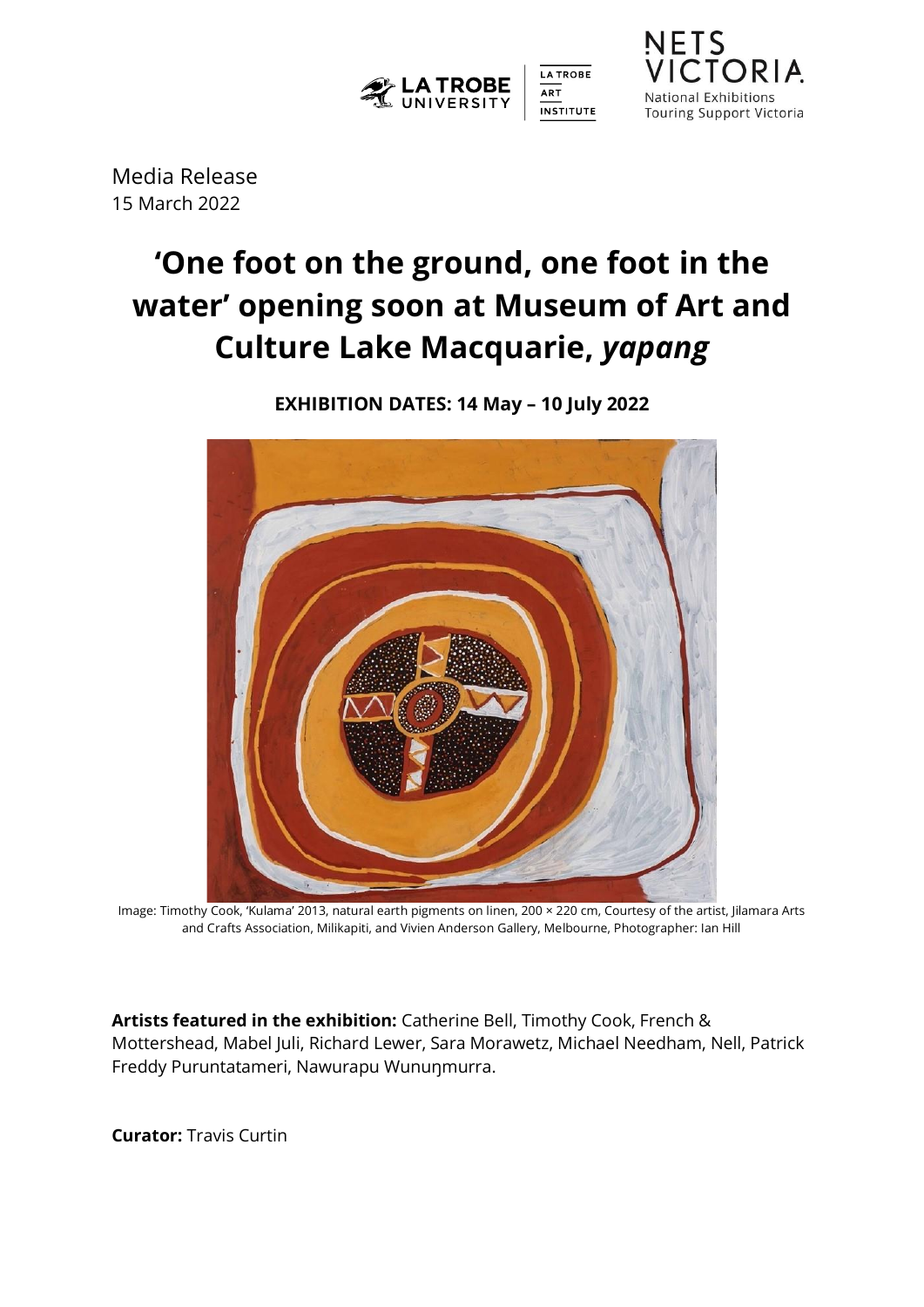



#### **Introduction**

At a time when many are experiencing complex feelings about the frailty of life and future uncertainty, the exhibition 'One foot on the ground, one foot in the water' turns to the subject of our own mortality.

Eleven contemporary artists present paintings, sculptures, installations and sound works that invoke experiences of loss, impermanence, transience, remembrance, memorialisation and their own expressions of grief.

Each artist offers insight into the ways we let go of death, or hold it close, as a continuing living presence in the world. Artworks and other objects can reflect these kinds of present-absences, allowing the departed to continue to resonate in our memory, and in objects that outlive them.

# **Exhibition**

The exhibition offers an environment of gentle calm that encourages quiet contemplation, with space for both individual reflection and social discussion. 'One foot on the ground, one foot in the water' presents over 20 works of art ranging in scale from a massive 3.3 metre cast iron and steel monument by Kyneton-based artist Michael Needham to intricate handmade vessels crafted out of biodegradable florist oasis foam by participants in Catherine Bell's 'Facing Death Creatively' workshops. The contrast between vast and minute scales is echoed in the contrast between singular and repeated forms, and ephemeral and permanent materials, referencing the relationship between the universal and the individual, the eternal and the finite. These dualities reverberate throughout the exhibition.

The curator Travis Curtin says "The immediacy of loss is one of the most difficult experiences to articulate in words. 'One foot on the ground, one foot in the water' tests what an art exhibition can do to express the complexities and mysteries of the emotional experiences surrounding death and loss that reverberate through time."

Timothy Cook is one of the most well-known artists practising in the Tiwi Islands. Cook presents three new works, 'Tutini' (Pukumani Poles), along with two large 'Kulama' paintings. In 2012 he was awarded the prestigious Telstra National Aboriginal and Torres Strait Islander Art Award (NATSIAA) for a painting depicting the same subject matter.

Internationally renowned Gija artist Mabel Juli, from Warmun, presents a new large 'Garnkiny Ngarranggarni' painting. Juli has painted 'Garnkiny doo Wardel' (Moon and Star), an important Ngarranggarni (Dreaming) story, prolifically since the 1980s when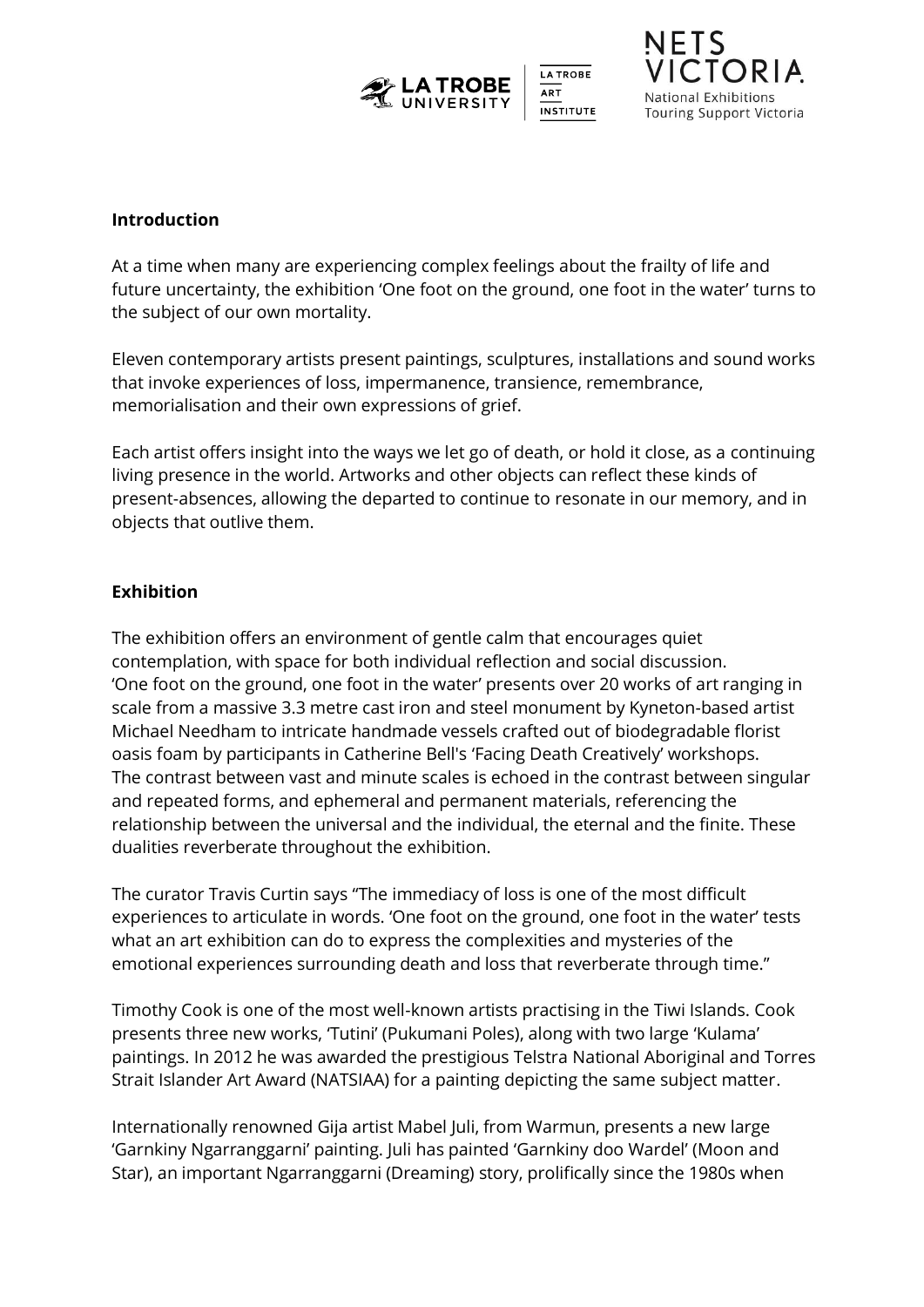



she began painting under the instruction of celebrated Warmun artists Queenie McKenzie, Madigan Thomas and Rover Thomas. The 'Garnkiny Ngarranggarni' explores forbidden love, kinship and the origins of mortality from a Gija perspective.

The exhibition presents paintings in charcoal and earth pigments, ceramic, glass, tatami mats made of 'igusa' (woven soft rush straw grown in marsh areas) and sculptural works made from wood, plaster, oxidised steel and cast iron. There is an interplay between organic, fragile, more ephemeral materials and the weighty, enduring sense of permanence inherent in others.

While 'one foot on the ground' is very much present, 'one foot in the water' is suggested only in Nawurapu Wunuŋmurra*'s* cluster of 'larrakitj' (memorial poles) titled 'Garrapara'. They evoke in their mystery the incomprehensibility of the transition from life to death.

A similar evocation of the ephemeral, of transformation and the life cycle is captured in the work of UK artist duo French & Mottershead, who present an experiential sound work titled 'Grey granular fist' (2017) from the series 'Afterlife'. The sound work requires the participant to sit in a chair in the gallery and listen to a 20-minute sound recording that describes what would happen to their body if they were to die right there, in the gallery. The work is described by French & Mottershead as an opportunity 'to experience the afterlife of your body.'

# **Catalogue**

The exhibition is accompanied by a fully illustrated catalogue featuring six newly commissioned texts by First Nations authors. The essays and 'in conversations' offer new insights into the subject of our mortality, situating Australian First Nations knowledge and perspectives at the centre of discussion and commentary.

Authors include Yinimala Gumana, a Yolngu artist educated in Yolngu law and ceremony and anointed as a future Dalkarra/Djirrikay (leader of Dhuwa and Yirritja ceremonies); Mabel Juli, Gija Elder and senior artist; Wukun Wanambi, senior Yolngu artist, a leader of the Marrakulu clan and director of The Mulka Project; and Pedro Wonaeamirri, senior Tiwi Culture man and artist.

Curator Travis Curtin's text introduces his curatorial framework for the exhibition, discusses the artists' concepts and explores relationships between the artworks.

**-ENDS-**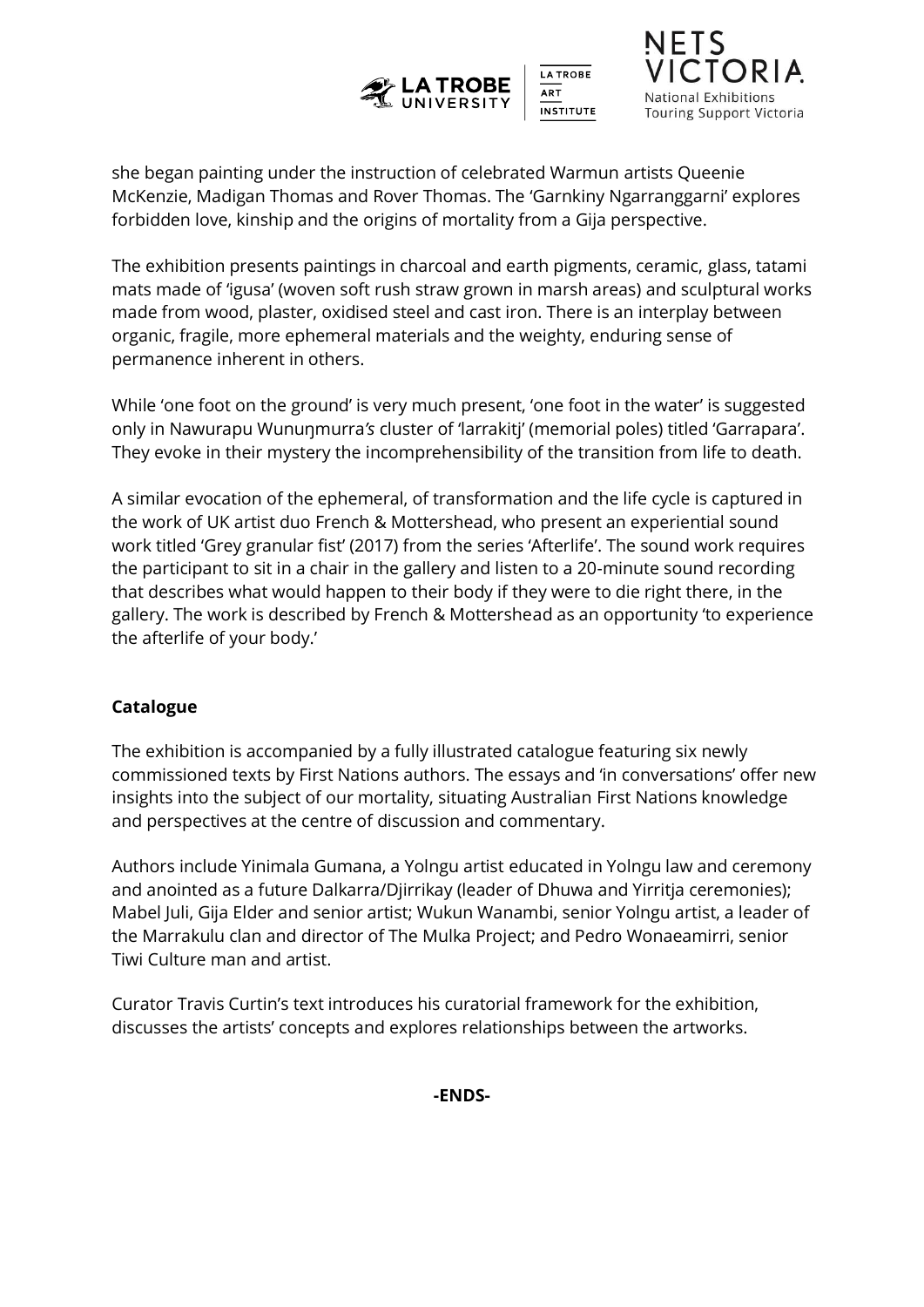



### **Local Media Contact:**

Gemma Wroblewski, Marketing and Audience Development Officer, Lake Macquarie City Council Email: [gwroblewski@lakemac.nsw.gov.au](mailto:gwroblewski@lakemac.nsw.gov.au)

## **Available to interview:**

- Travis Curtin, Curator
- Artists upon request

# *One foot on the ground, one foot in the water* **is a La Trobe Art Institute exhibition toured by NETS Victoria**

**La Trobe Art Institute (LAI)** is La Trobe University's centre for contemporary art, curatorial practice and cultural collections. With art and artists at the centre of everything we do, we give expression to links between research, student experience, industry, community and geography. As both physical site and growing network, partnerships with creative, academic and local communities are key to our work.

**NETS Victoria** delivers extraordinary contemporary art, craft and design to regional Victoria and beyond. The organisation works closely with curators and galleries to develop ambitious and stimulating exhibitions that foster the exchange of ideas and promote new works by a diverse range of leading and emerging Australian artists.

**Travis Curtin** is the curator of 'One foot on the ground, one foot in the water', developed while he was curator at La Trobe Art Institute (LAI) from 2017 to 2021. Travis is currently Exhibitions and Collections Curator at Koorie Heritage Trust, Naarm/Melbourne. Recent exhibitions Travis has curated include: Autoluminescent (2019); unbranded (2019); Castlemaine State Festival, Visual Arts Program (2019); Miwatj (2018). "



The exhibition has been assisted by the Australian Government through the Australia Council for the Arts, its arts funding and advisory body, as well as receiving development assistance from NETS Victoria's Exhibition Development Fund, supported by the Victorian Government through Creative Victoria.